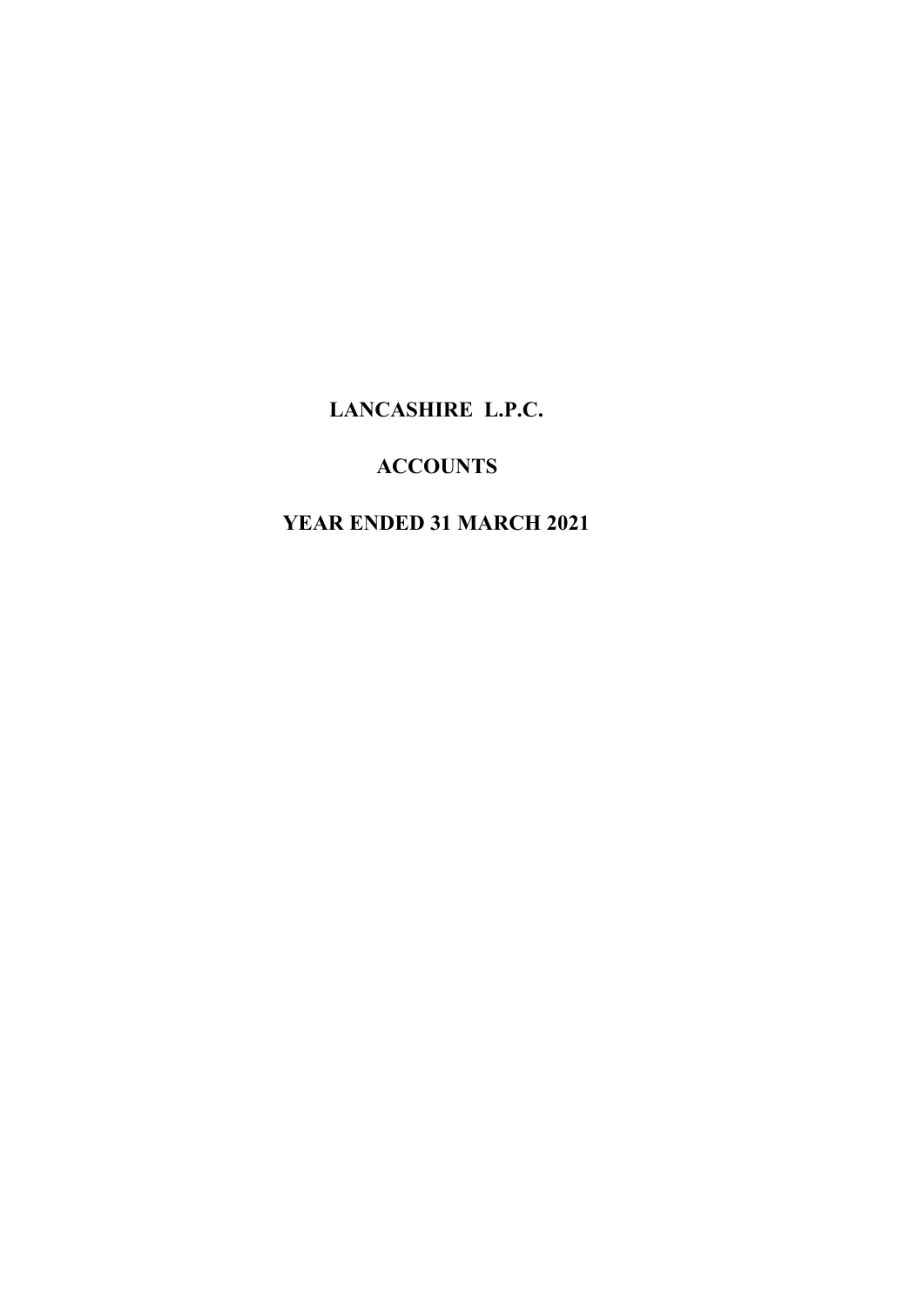#### **Contents**

**Year ended 31 March 2021**

# **Page No**

| $1 - 2$ | Report of the Committee Members                  |
|---------|--------------------------------------------------|
| 3       | Statement of Committee Members' Responsibilities |
|         | <b>Independent Examiners Report</b>              |
| 5       | Income and Expenditure Account                   |
| 6       | <b>Balance Sheet</b>                             |
| 7 - 9   | Notes to the Financial Statements                |
|         |                                                  |

Accountants **Proud Goulbourn** Chartered Accountant Office 16, Hamilton Davies House 117c Liverpool Road Cadishead M44 5BG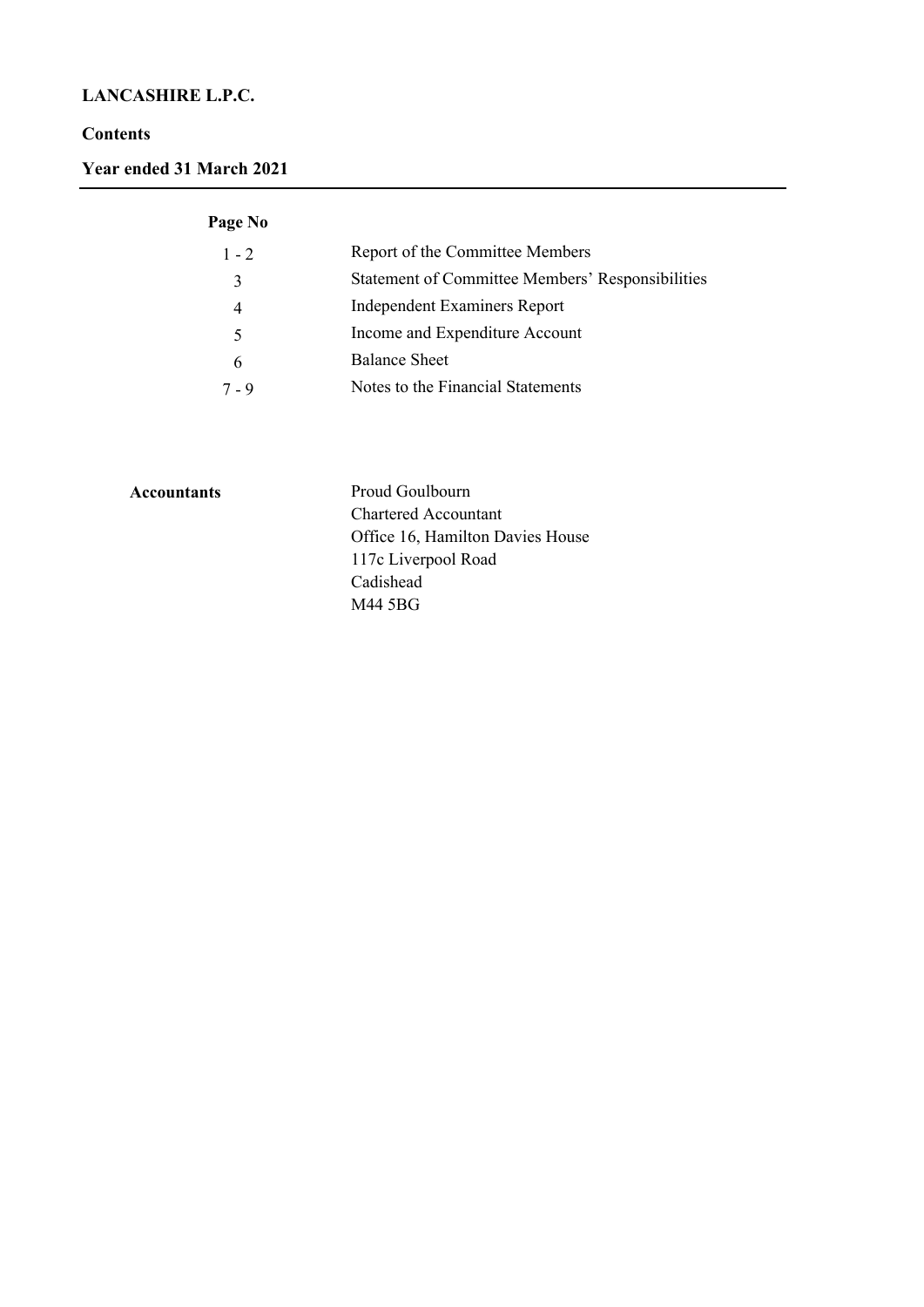#### **Report of the Committee Members**

#### **Year ended 31 March 2021**

#### **Principal Activities**

Community Pharmacy Lancashire is a Local Pharmaceutical Committee ("LPC") acting in the role of a local NHS representative organisations.

Our goal is that community pharmacies within Lancashire are the first port of call for all health and lifestyle needs, including support for long term conditions. Through the delivery of a wide range of health and social care services, community pharmacy is fully integrated with doctors, the NHS, local authorities, care homes and the third sector, to deliver seamless care to our communities.

Community Pharmacy Lancashire has a plan on a page for 2019-2030 which can be found here: https://pharmacylancashire.org/wp-content/uploads/2019/08/CPL-plan-on-a-page-2019-2030.pdf

#### **The Committee**

Lancashire LPC is an association whose functions and procedures are set out in our Constitution.

During the year ended 31 March 2021 Lancashire LPC had 15 members on its main committee as follows:

- 6 members from independent contractors
- 2 members from the alliance of independent multiples (AIMp)
- 7 members from the Company Chemists Association

Full details of these members can be found on Lancashire LPC website https://pharmacylancashire.org/

All members have continued to adhere to corporate governance principles adopted by the Committee and the code of conduct.

#### **Overview**

Please refer to CEO & Chair's reports in the full annual report.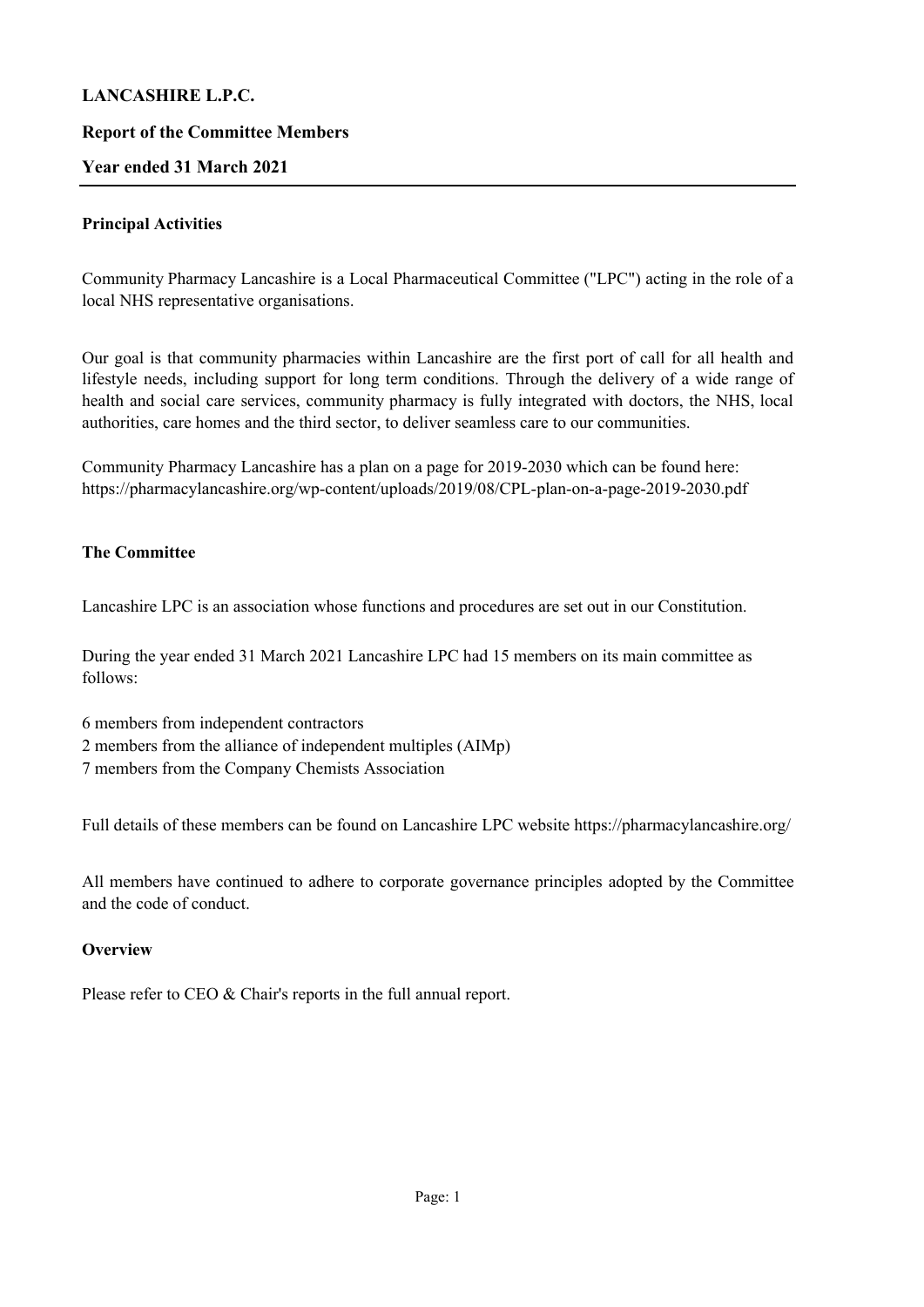**Report of the Committee Members**

**Year ended 31 March 2021**

# **Overview - Continued**

This report was approved by the Committee on 4th August 2021and signed on its behalf by:

 $M_{\rm max}$ 

M Ball - Chair of the Committee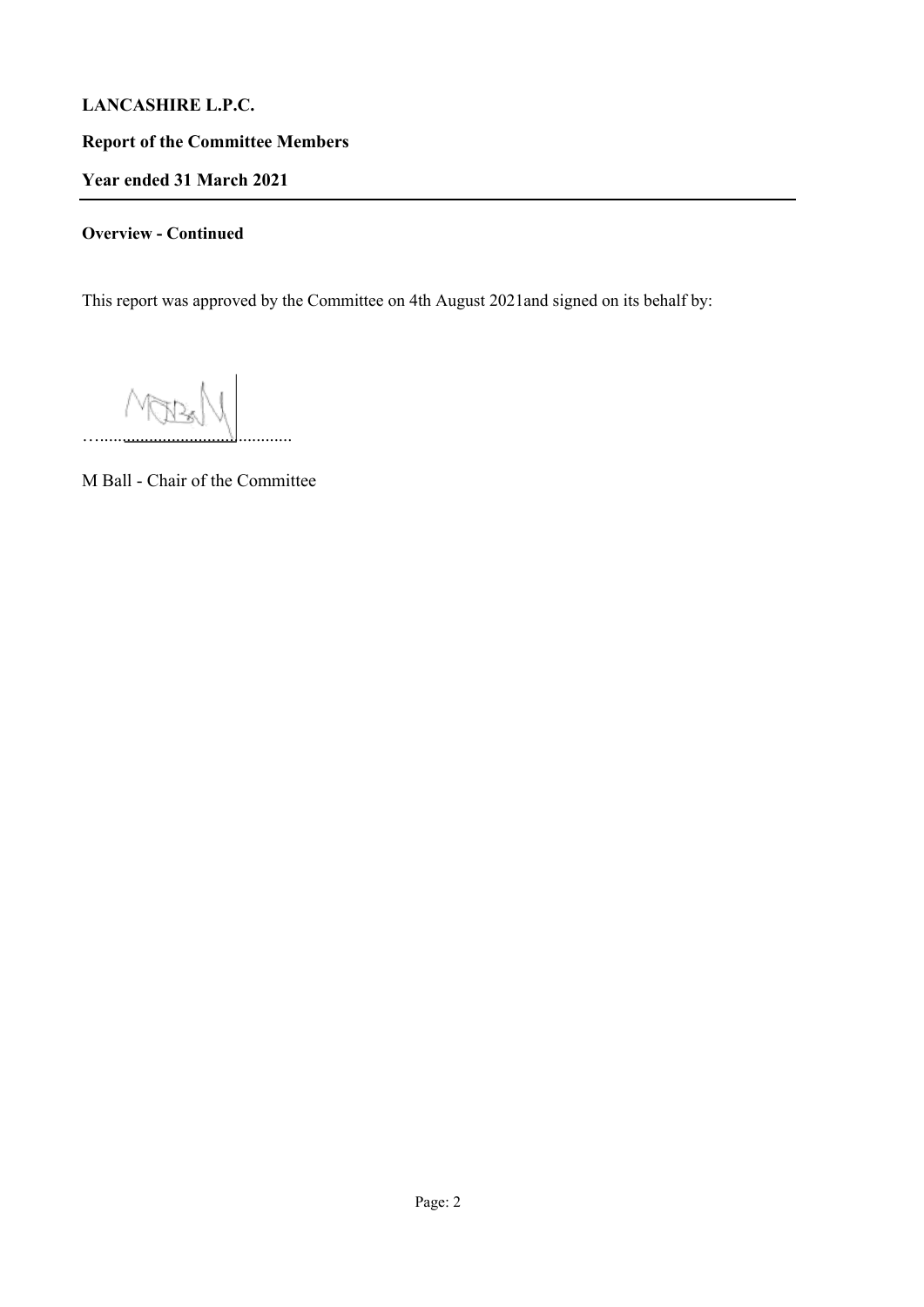## **Statement of Committee Members' Responsibilities**

## **Year ended 31 March 2021**

The committee members are responsible for preparing the Report of the Committee Members and the financial statements in accordance with applicable law and regulations.

The committee members are required to prepare financial statements for each financial year. The committee members have elected to prepare the financial statements in accordance with United Kingdom Generally Accepted Accounting Practice (United Kingdom Accounting Standards and applicable law), including Financial Reporting Standard 102 'The Financial Reporting Standard applicable in the UK and Republic of Ireland'.

In preparing these financial statements, the committee members are required to:

- a) select suitable accounting policies and then apply them consistently;
- b) make judgments and accounting estimates that are reasonable and prudent;

c) prepare the financial statements on the going concern basis, unless it is inappropriate to presume that the committee will continue in operation.

The committee members are responsible for keeping adequate accounting records that are sufficient to show and explain the committee's transactions and disclose with reasonable accuracy at any time the financial position of the committee. They are also responsible for safeguarding the assets of the committee and hence for taking reasonable steps for the prevention and detection of fraud and other irregularities.

The committee members are responsible for the maintenance and integrity of the financial information included on the committee website. Legislation in the United Kingdom governing the preparation and dissemination of financial statements may differ from legislation in other jurisdictions.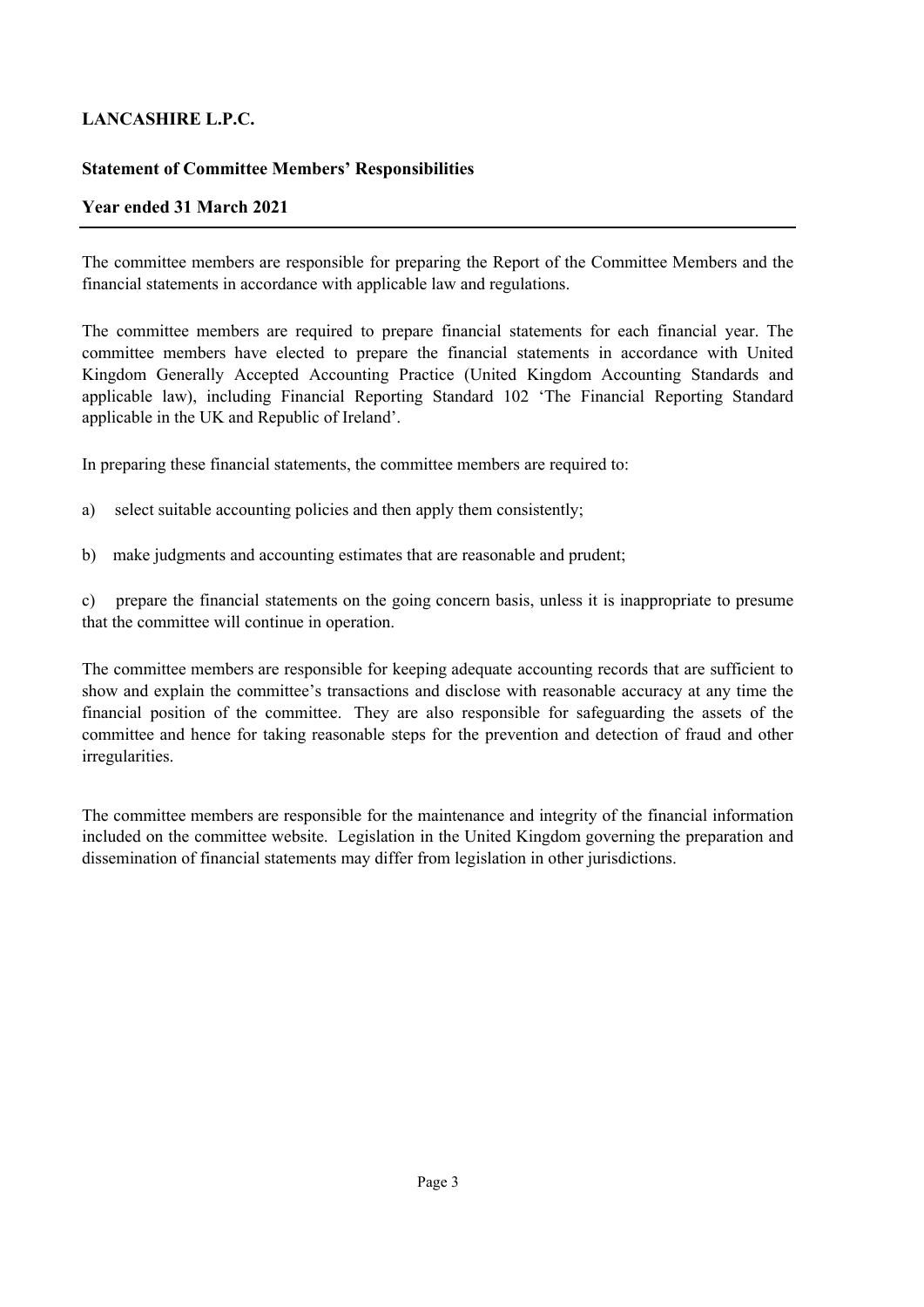#### **Independent Examiners Report to the Members of Lancashire L.P.C.**

#### **Year ended 31 March 2021**

I report on the accounts of the L.P.C. for the year ended 31 March 2021 which are set out on pages 5 to 10.

#### **RESPECTIVE RESPONSIBILITIES OF MEMBERS AND EXAMINER**

The L.P.C. members are responsible for the preparation of the accounts. The L.P.C. members consider that an audit is not required for this year in accordance with the rules and that an independent examination is needed.

It is my responsibility to:

- examine the accounts;
- follow the procedures laid down in the rules of the L.P.C.; and
- state whether particular matters have come to my attention.

#### **BASIS OF INDEPENDENT EXAMINER'S STATEMENT**

My examination was carried out in accordance with the rules of the L.P.C. An examination includes a review of the accounting records kept by the L.P.C. and a comparison of the accounts presented with those records. It also includes consideration of any unusual items or disclosures in the accounts, and seeking explanations from you as members concerning any such matters. The procedures undertaken do not provide all the evidence that would be required in an audit, and consequently no opinion is given as to whether the accounts present a "true and fair view" and the report is limited to those matters set out in the statement below.

#### **INDEPENDENT EXAMINER'S STATEMENT**

In connection with my examination, no matter has come to my attention:

1. which gives me reasonable cause to believe that in any material respect the requirements

- to keep accounting records in accordance with the rules of the L.P.C., and

 - to prepare accounts which accord with the accounting records and to comply with the rules of the L.P.C. have not been met; or

2. to which, in my opinion, attention should be drawn in order to enable a proper understanding of the accounts to be reached.

K.A.ROGERS Chartered Accountant 608 Liverpool Road Irlam Manchester M44 5AA

Date: 4th August 2021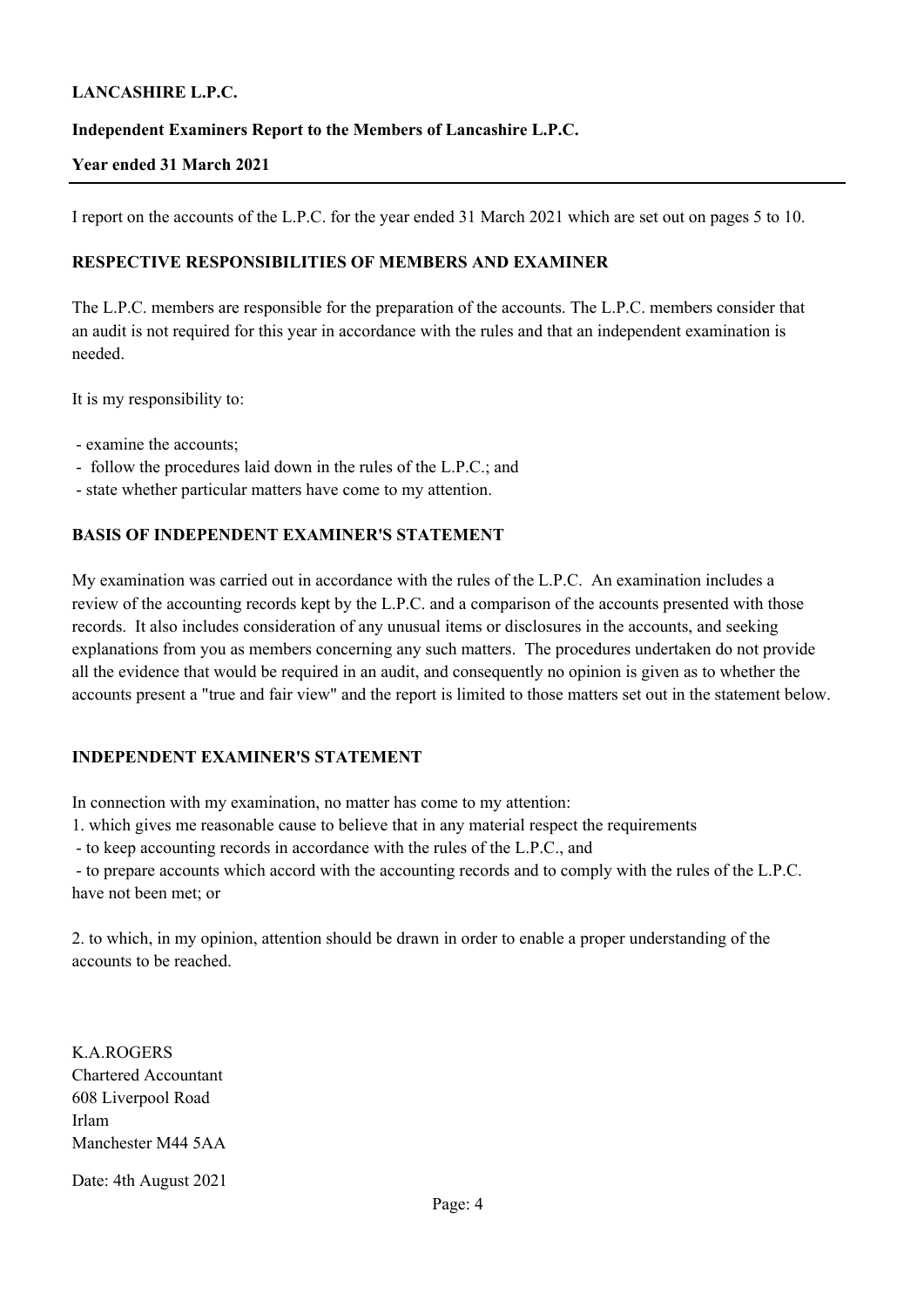# **Income & Expenditure Account**

# **Year ended 31 March 2021**

|                                          | <b>Notes</b>     | 2021<br>$\pmb{\mathfrak{L}}$ | 2020<br>£        |
|------------------------------------------|------------------|------------------------------|------------------|
| <b>Income</b>                            |                  |                              |                  |
| <b>Statutory Levies</b>                  |                  | 360,000                      | 360,000          |
| Other Income                             |                  | 2,508                        | 8,521            |
| Total Income                             |                  | 362,508                      | 368,521          |
| <b>Expenditure</b>                       |                  |                              |                  |
| <b>Administrative Expenses</b>           |                  |                              |                  |
| Remuneration                             | $\boldsymbol{2}$ | 164,909                      | 174,736          |
| <b>Staff Welfare</b>                     |                  | 99                           | 35               |
| Advertising                              |                  | 26,832                       | 4,248            |
| Printing, Stationery & Postage           |                  | 237                          | 1,085            |
| Telephone                                |                  | 582                          | 618              |
| Office costs                             |                  | 2,986                        | 3,522            |
| <b>Travel Expenses</b>                   |                  | 357                          | 11,027           |
| P.S.N.C. Expenditure                     |                  |                              |                  |
| Levy                                     |                  | 108,438                      | 106,648          |
| Meetings                                 |                  |                              |                  |
| Hire of Rooms                            |                  | 83                           | 12,750           |
| <b>Course Fees</b>                       |                  | 3,921                        | 3,764            |
| Members Expenses - Locum costs           |                  | 23,533                       | 29,100           |
| Members Expenses - Other costs           |                  | 230                          | 471              |
| Other Expenses                           |                  |                              |                  |
| Chairman's Honorarium                    |                  | $\boldsymbol{0}$             | $\boldsymbol{0}$ |
| Treasurer's Honorarium                   |                  | $\boldsymbol{0}$             | $\boldsymbol{0}$ |
| Accountancy Fees                         |                  | 1,008                        | 960              |
| <b>Legal Fees</b>                        |                  | 850                          | $\boldsymbol{0}$ |
| Professional Fees                        |                  | 3,030                        | 7,685            |
| Insurance                                |                  | 338                          | 240              |
| <b>Staff Training</b>                    |                  | $\boldsymbol{0}$             | 1,210            |
| <b>Sundry Expenses</b>                   |                  | 56                           | 35               |
| Depreciation                             |                  | 220                          | 418              |
| <b>Bank Charges</b>                      |                  | 64                           | 64               |
| <b>Total Expenditure</b>                 |                  | 337,773                      | 358,616          |
| Surplus for the Year before tax          |                  | 24,735                       | 9,905            |
| Corporation Tax Payable                  |                  | $\boldsymbol{0}$             | $\boldsymbol{0}$ |
| Surplus/(Deficit) for the Year after tax |                  | 24,735                       | 9,905            |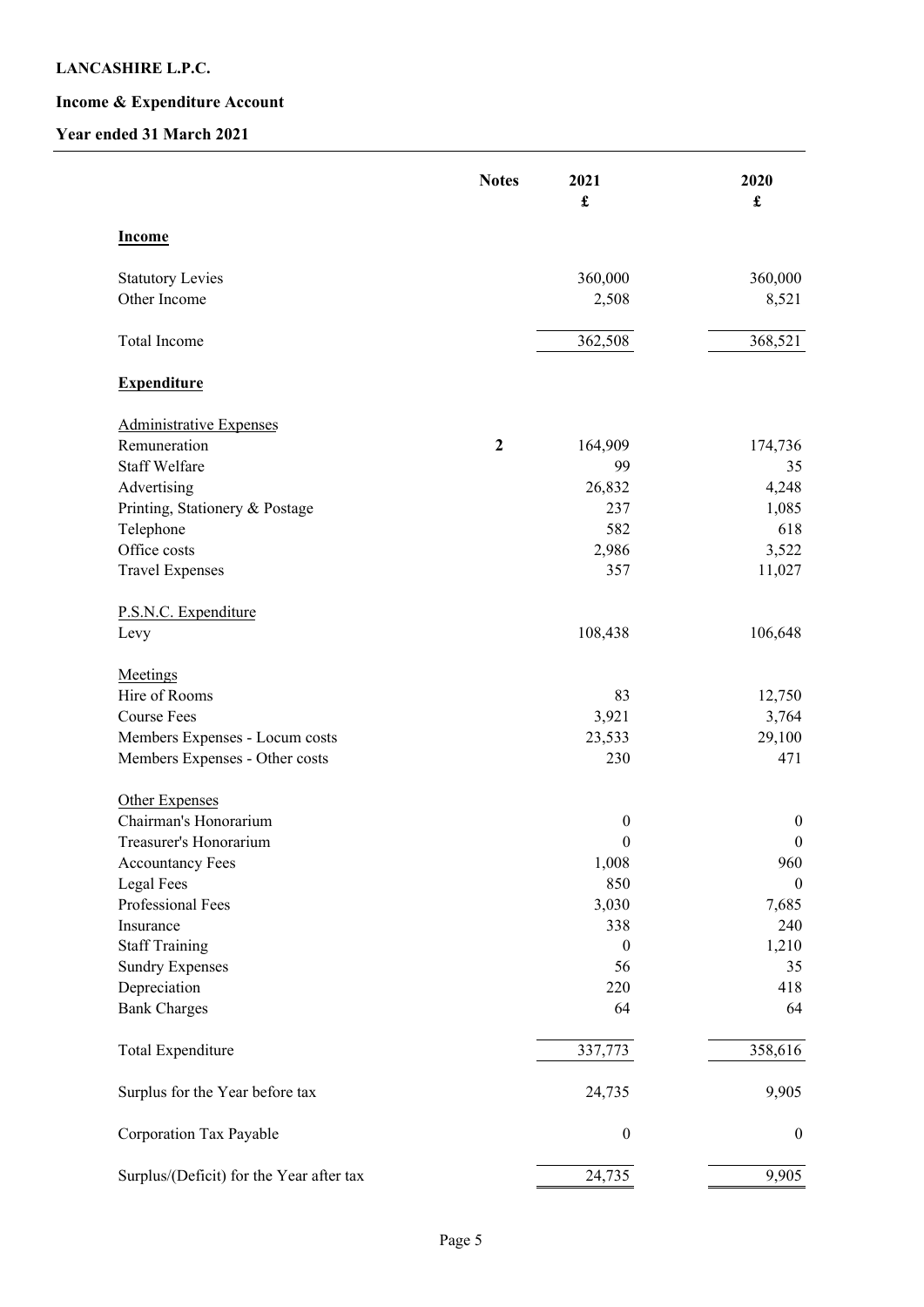#### **Balance Sheet**

#### **Year ended 31 March 2021**

|                                                                     | <b>Notes</b>            | 31.3.21     |           | 31.3.20   |           |
|---------------------------------------------------------------------|-------------------------|-------------|-----------|-----------|-----------|
|                                                                     |                         | $\mathbf f$ | $\pounds$ | $\pounds$ | $\pounds$ |
| <b>Fixed Assets</b>                                                 |                         |             |           |           |           |
| <b>Tangible Assets</b>                                              | $\mathbf{3}$            |             | 414       |           | 634       |
|                                                                     |                         |             | 414       |           | 634       |
| <b>Current Assets</b>                                               |                         |             |           |           |           |
| Debtors                                                             | $\overline{\mathbf{4}}$ | 110         |           | 128       |           |
| Cash at Bank                                                        |                         | 229,900     |           | 205,632   |           |
|                                                                     |                         | 230,010     |           | 205,760   |           |
| <b>Current Liabilities</b><br>Creditors: Amounts falling due within |                         |             |           |           |           |
| one year                                                            | 5                       | 5,443       |           | 6,148     |           |
|                                                                     |                         | 5,443       |           | 6,148     |           |
| <b>Net Current Assets</b>                                           |                         |             | 224,567   |           | 199,612   |
| <b>Net Assets</b>                                                   |                         |             | 224,981   |           | 200,246   |
| <b>Represented by:</b><br><b>General</b> fund                       |                         |             |           |           |           |
| Balance at 1 April 2020                                             |                         |             | 200,246   |           | 190341    |
| (Deficit)/Surplus for the year                                      |                         |             | 24,735    |           | 9,905     |
| Balance at 31 March 2021                                            |                         |             | 224,981   |           | 200,246   |

These financial statements were approved by the Committee on 4th August 2021 and signed on its behalf by:

M Ball - Chair of the Committee

B Fell - LPC Treasurer

*The notes on pages 7 to 9 form part of these financial statements*

Page 6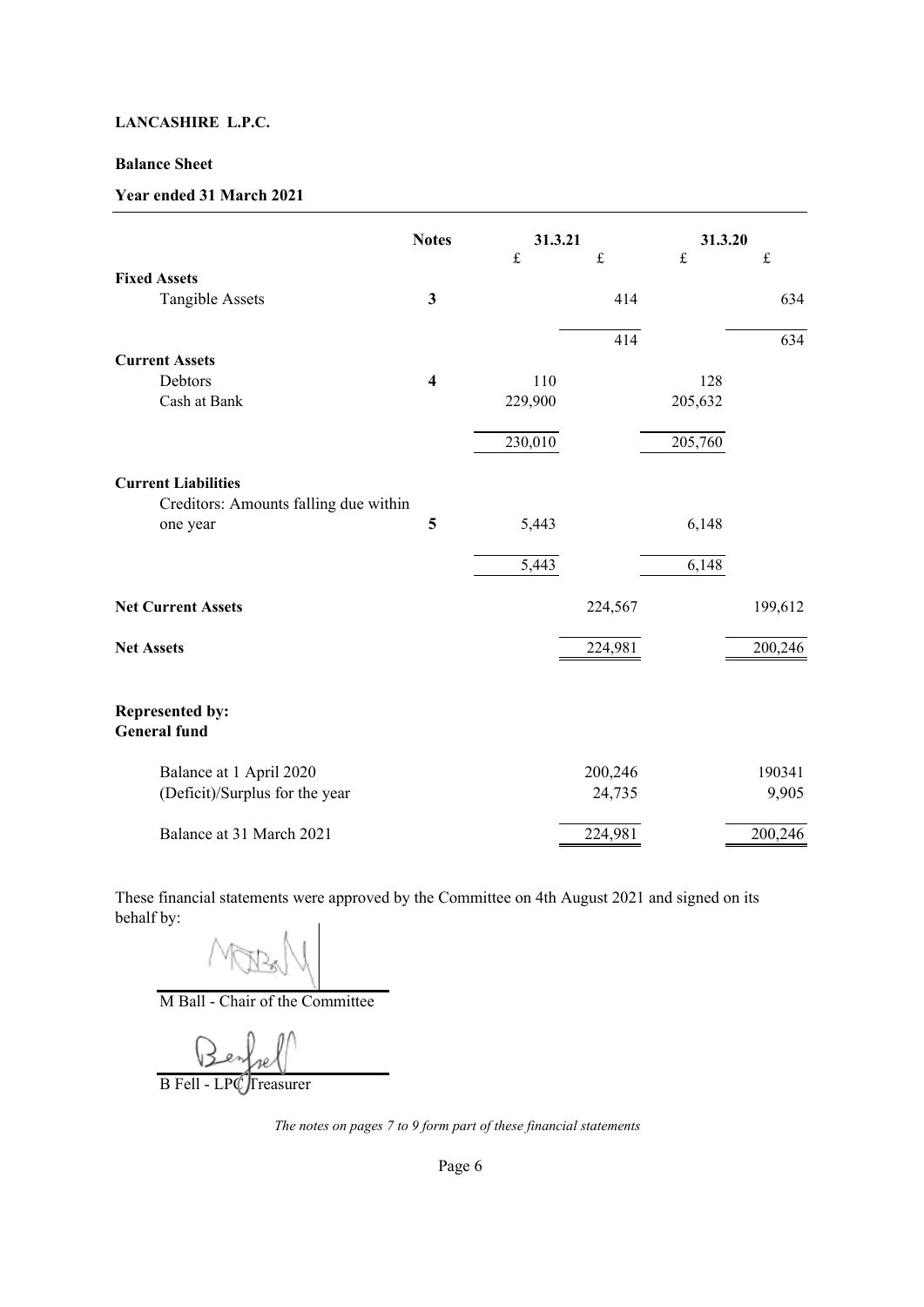#### **Notes to the Financial Statements**

#### **Year ended 31 March 2021**

#### 1 **Accounting Policies**

With the exception of some disclosures, the financial statements have been prepared in compliance with FRS 102 Section 1A and under the historical cost convention. The financial statements are prepared in sterling, which is the functional currency and monetary amounts in these accounts are rounded to the nearest £. The financial statements present information about the committee as a single entity. The following principal accounting policies have been applied:

#### **Income and Expenditure**

Both income and expenditure are accounted for on the accruals basis. The primary source of income shown in the financial statements consists of levies from NHSBA Contractors in respect of that period.

#### **Judgements and Key Sources of Estimation Uncertainty**

The preparation of the financial statements requires management to make judgements, estimates and assumptions that effect the amount reported. These estimates and judgements are continually reviewed and are based on experience and other factors, including expectations of future events that are believed to be reasonable under the circumstances.

#### **Depreciation**

Depreciation is calculated on a straight line basis on furniture and fittings, computer and office equipment, and motor vehicles at the following rates:

-25% Computer and Office Equipment

#### **Taxation**

Any surplus arising from the activities of the LPC on its non-mutual activities is subject to corporation at 19%.

#### **Pension Costs**

The amounts paid during the year are charged to the income and expenditure account. Details are shown in note 6 of these accounts.

#### **Financial Instruments**

The committee only enters into basic financial instrument transactions that result in the recognition of financial assets and liabilities like other debtors and creditors. Financial assets and liabilities are recognised when the company becomes a party to the contractual provisions of the instruments.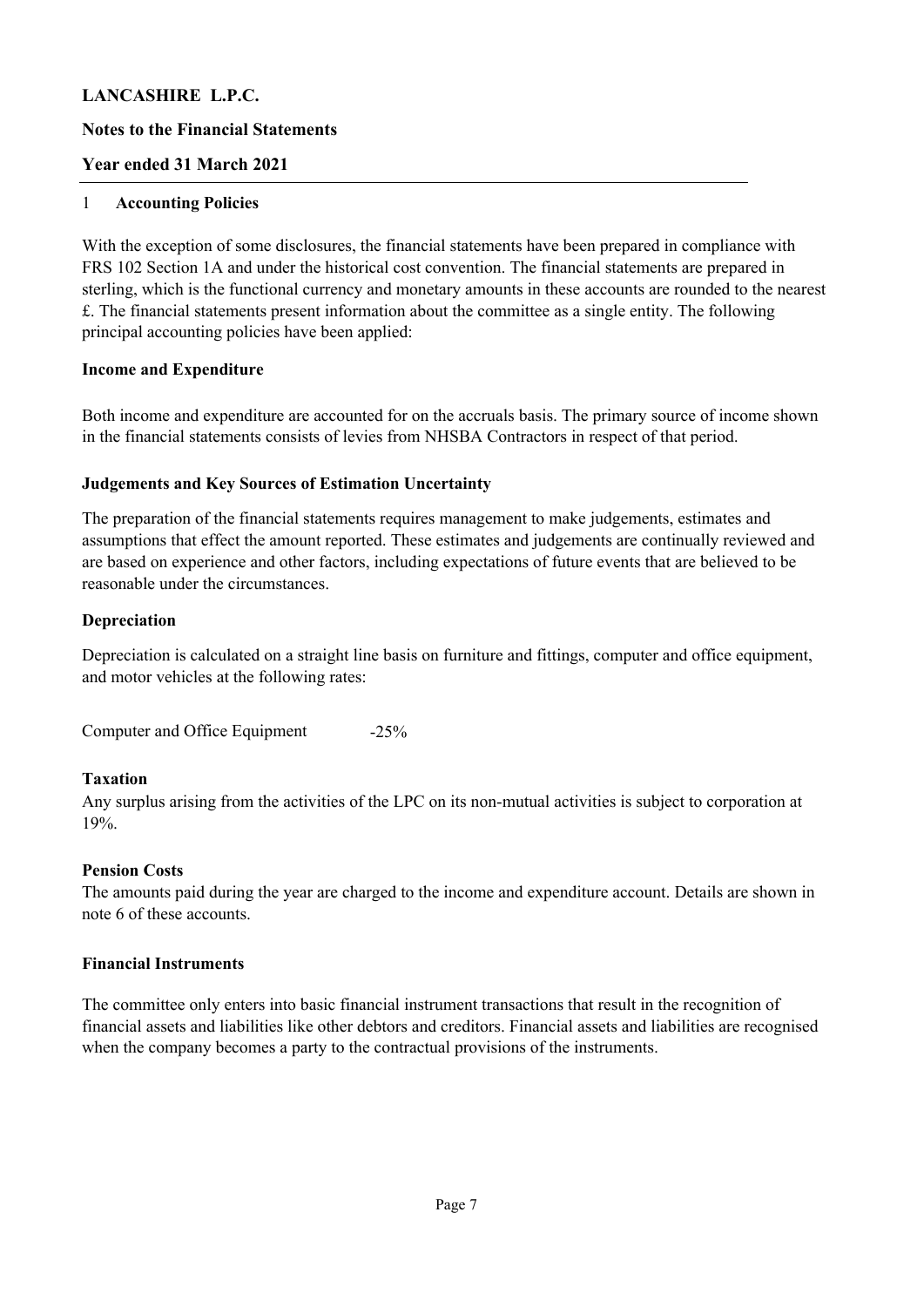#### **Notes to the Financial Statements**

## **Year ended 31 March 2021**

#### **1. Accounting Policies (continued)**

#### **Debtors and creditors**

Basic financial assets and liabilities, including trade debtors, other debtors and other creditors, are initially recognised at transaction price, unless the arrangement constitutes a financing transaction, where the transaction is measured at the present value of the future receipts discounted at a market rate of interest. Such assets and liabilities are subsequently carried at amortised cost using the effective interest method, less any impairment.

#### **Going concern**

The committee members consider that there are no material uncertainties about the committee's ability to continue as a going concern. In forming their opinion, the committee members have considered a period of one year from the date of signing the financial statements.

#### **2 Employees**

| Staff costs consist of:  | 2021    | 2020     |
|--------------------------|---------|----------|
|                          | £       |          |
| Wages and salaries       | 148,715 | 156,172  |
| Social security costs    | 11,687  | 13,788   |
| Pension costs            | 3,235   | 4,776    |
| Work from home allowance | 1,272   | $\theta$ |
|                          | 164,909 | 174,736  |
|                          |         |          |

The average monthly number of persons employed during the year was 4 (2020: 4).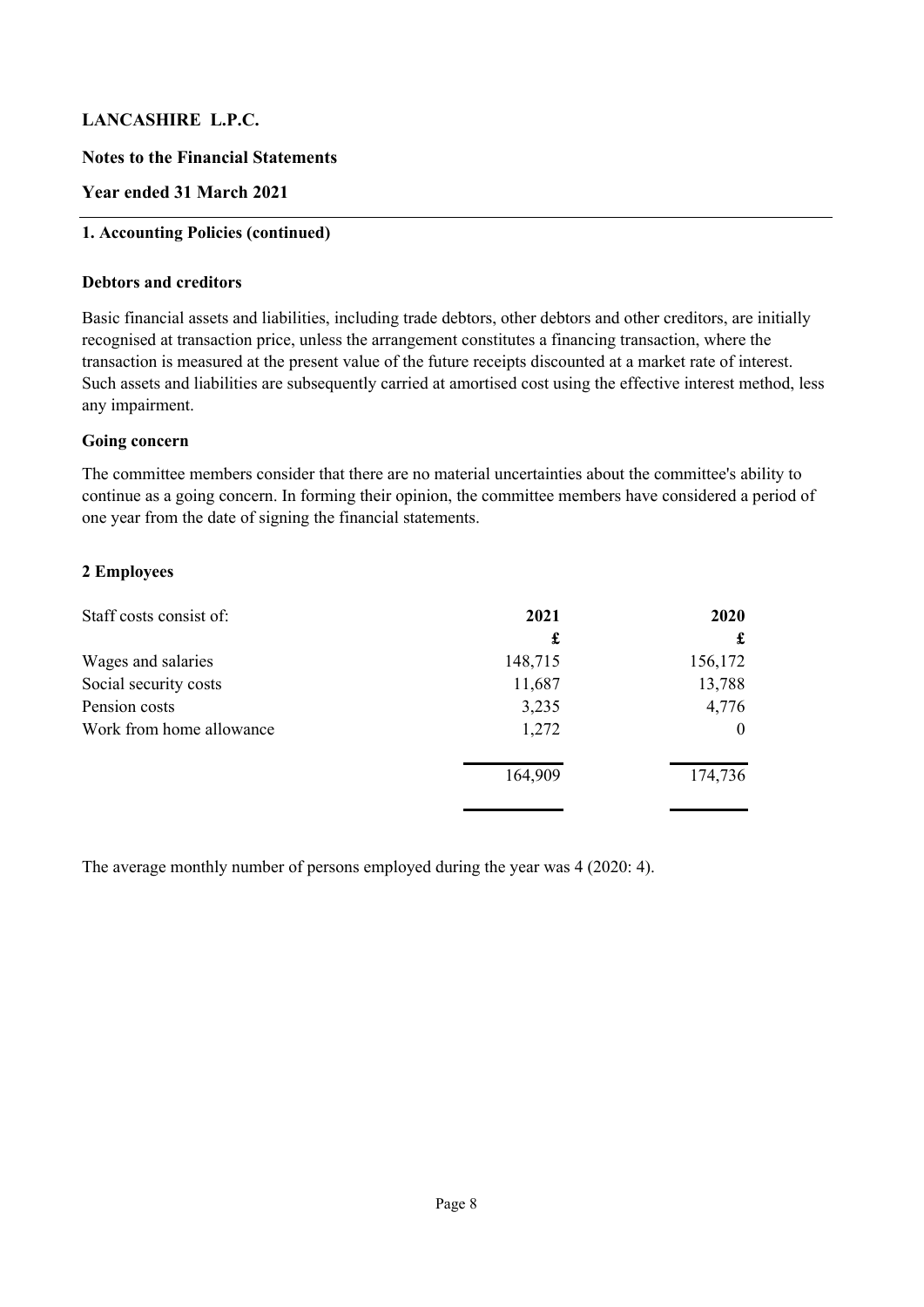# **Notes to the Financial Statements**

# **Year ended 31 March 2021**

# **3 Tangible Assets**

|                       | Computer<br>and Office<br>Equipment<br>$\pmb{\mathfrak{L}}$ | <b>Total</b><br>$\pmb{\mathfrak{L}}$ |
|-----------------------|-------------------------------------------------------------|--------------------------------------|
| Cost                  |                                                             |                                      |
| At 1 April 2020       | 1871                                                        | 1871                                 |
| Additions             | $\boldsymbol{0}$                                            | $\boldsymbol{0}$                     |
| Disposals             | $\boldsymbol{0}$                                            | $\boldsymbol{0}$                     |
| At 31 March 2021      | 1871                                                        | 1871                                 |
| Depreciation          |                                                             |                                      |
| At 1 April 2020       | 1237                                                        | 1237                                 |
| Provided for year     | 220                                                         | 220                                  |
| At 31 March 2021      | 1457                                                        | 1457                                 |
| <b>Net Book Value</b> |                                                             |                                      |
| At 31 March 2021      | 414                                                         | 414                                  |
| At 31 March 2020      | 634                                                         | 634                                  |
| 4 Debtors             |                                                             |                                      |
|                       | 2021                                                        | 2020                                 |
|                       | $\pmb{\mathfrak{L}}$                                        | $\pmb{\mathfrak{L}}$                 |
| Prepayments           | 110                                                         | 128                                  |
|                       | 110                                                         | 128                                  |